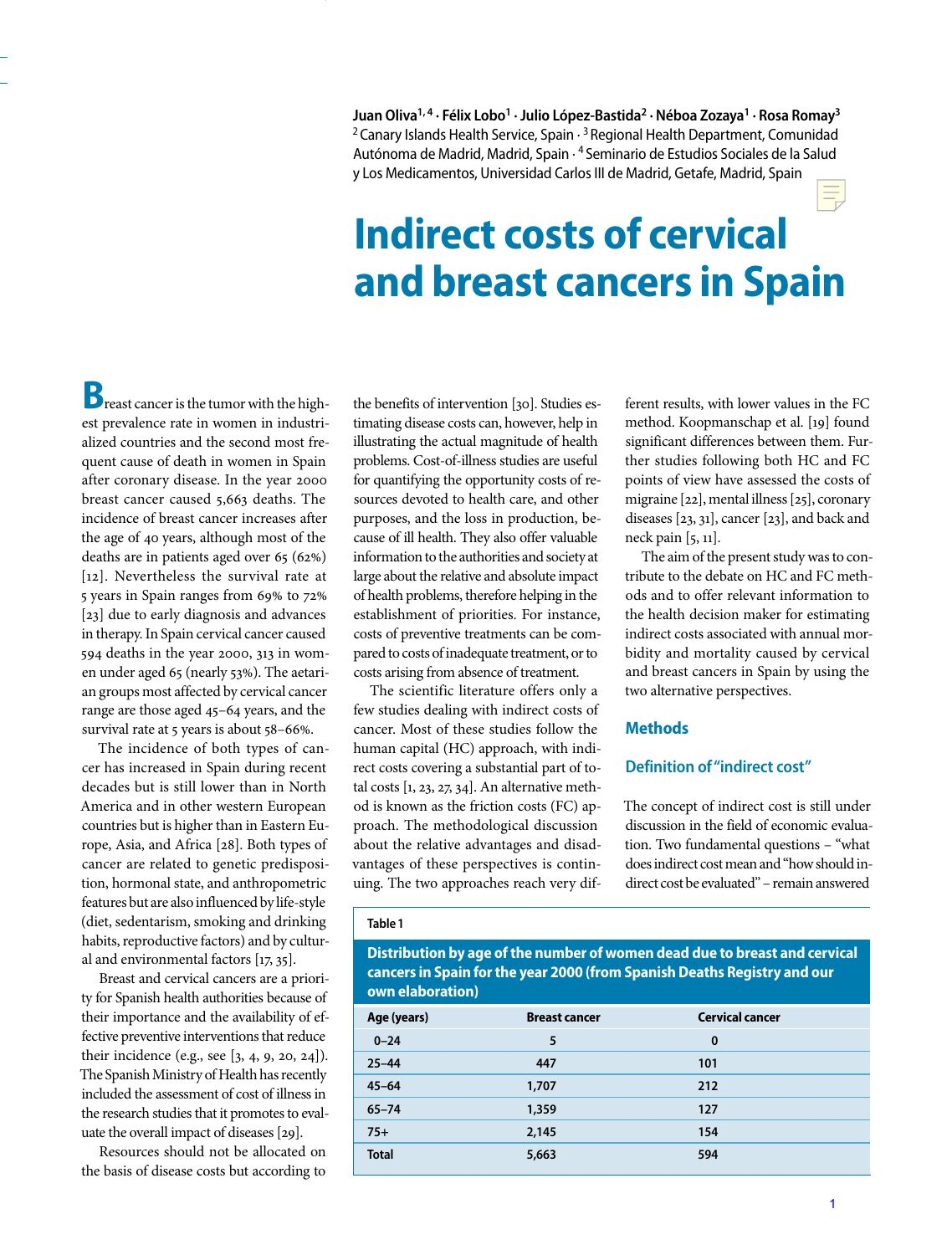in various ways. A wider interpretation of indirect costs adds up the complete time loss due to illness [6]. However, the most common definition for indirect cost is restricted to the loss of labor productivity due to ill health. The present study estimates annual labor productivity loss, distinguishing between costs stemming from early mortality and costs stemming from morbidity (temporary and permanent disability).

The HC approach has been the most commonly used method for measuring and evaluating productivity loss  $[10, 26,$ 33]. This method assumes that when a worker leaves the labor market, his/her labor productivity is lost until the worker returns to work, in the case of temporary disability, or until the end of his/her working life, in the case of permanent disability. Wages provide a reasonable measure for assessing labor factor productivity [2, 7, 8]. The HC approach has a strong economic tradition and takes a social perspective, relying on accounted and available data. However, from a theoretical point of view the HC method has been criticized, arguing the superiority of contingent valuation methods (willingness to pay in order to avoid illness-related problems). The practical use of these methods, however, also presents problems [32].

An alternative is the FC method [18]. The main idea here is that workers with temporary disability can make up for lost

work when they return to work; coworkers can replace them in urgent tasks, and non urgent tasks can be canceled. In the case of permanent disability or early mortality the worker would be replaced by another person from the unemployed pool, filling the vacant position. In the FC model productivity loss due to temporary disability is lower than in the HC approach. In a long-term perspective, after an adjustment or "friction period," production loss would be zero. This approach presumes that individual production lost by a sick worker is not comparable to production loss from a social point of view because an unused resource fills the gap (the replacement worker).

Differences between costs estimations using HC vs. FC depend on three basic elements: labor flexibility (the capability of delaying and/or canceling non urgent tasks and of performing the most urgent ones), unemployment rate, and length of time with "friction costs." The higher the flexibility and the unemployment rate, the greater is the difference between the respective estimates. The shorter the friction period, the greater is the difference.

## **Data**

Data on deaths caused by breast and cervical cancers were obtained from the Spanish Registry of Deaths by cause [12]. This data source gives yearly information

## **Ta ble 2**

**Distribution by age of the Years of Potential Life Lost (YPLL) caused by** premature mortality of breast and cervical cancers in Spain for the year 2000 **(from Spanish Deaths Registry and our own elaboration)** 

| Age (years)  | <b>Breast cancer</b> | <b>Cervical cancer</b> |
|--------------|----------------------|------------------------|
| 0            | 235                  | 0                      |
| 25           | 13,414               | 3,057                  |
| 45           | 23,064               | 3,189                  |
| $65+$        | 1,312                | 136                    |
| <b>Total</b> | 38,025               | 6,382                  |

about deaths by *basic cause* according to the International Classification of Diseases (ICD). The *ba sic cause of death* is defined as the disease or injury that started the chain of pathological events driving directly to the death or the circum stances of the accident or violence that produced the deadly injury. ICD codes 174, 175, and 180, clinical modification (ICD-9-CM), were used to identify deaths directly attributable to breast and cervical cancers. The data correspond to year 2000, the latest available at the time of the study. We assume that data have not significantly changed since then.

The number of persons with permanent disability was obtained from a study conducted by the Spanish Institute of the Social Security (M.D. Carbajo-Sotillo et al., personal communication, 2003) relying upon a statistically significant random sample of 1,757 cases of permanent disability for the year 2001. To extrapolate these figures to the national level we used data on early retirements due to permanent disability (from the same Institute). Data on temporary disability were obtained from statistics concerning the Canary Islands (population 1.78 million in 2001, compared to the Spanish population of 42 million; INE: http://www.ine.es/inebase/menu1. htm#5) and were extrapolated to the national total figures, controlled by the size of the labor markets and the epidemiological variability in this region, with respect to the Spanish labor market and the national epidemiological results. Labor production lost is estimated by female gross wages. Female wages were obtained from the Industry and Services Wages Survey [13]. Female employment rates by age were obtained from the Active Population Survey [14]. Costs were updated to the year 2003.

## **Estimation methods**

Regarding deaths were estimated years of potential life lost (YPLL) and years of po-

#### **Ta ble 3**

**Number of deaths in women aged under 65 years and the number of years of potential productive life lost (***YPPLL***) due to breast and cer vi cal can cers in Spain for the year 2000 (from Span ish Deaths Reg is try and our own data)**

|               | <b>Breast cancer</b> | <b>Cervical cancer</b> |
|---------------|----------------------|------------------------|
| <b>Deaths</b> | 2,159                | 313                    |
| <b>YPPLL</b>  | 28,077               | 4,994                  |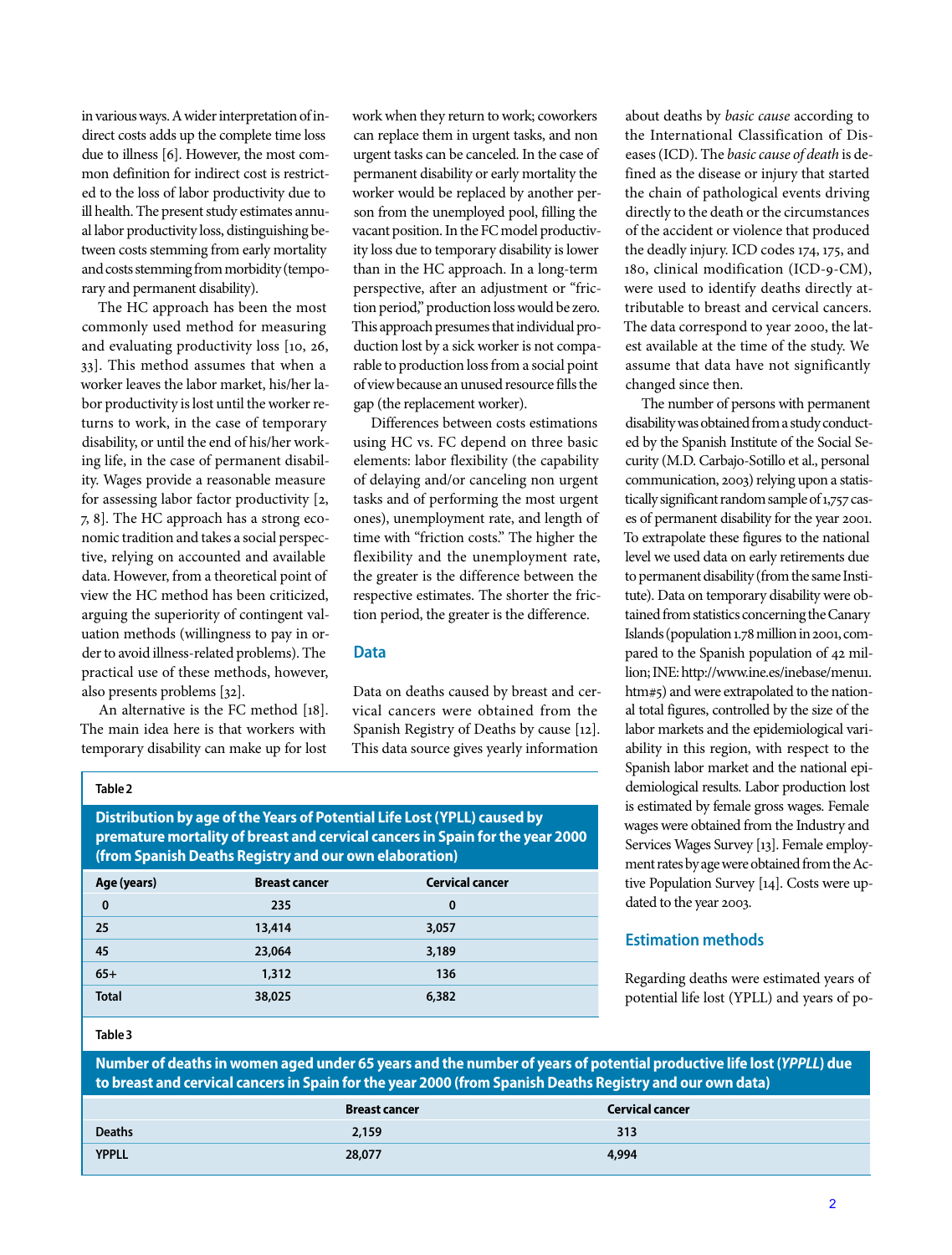## **Abstract**

tential productive life lost (YPPLL) using a simple method due to the fact that the probabilities of mortality for women aged under than 65 years is minimal. For estimation of YPLL we followed the procedure of the Spanish National Statistics Institute (INE). This indicator shows the extent of mortality from a certain cause that could theoretically be avoided, considering the total number of life years lost due to premature death in a given population. YPLL was estimated for the age range 1–69.

The next step was to transform YPLL into YPPLL. For this we estimated the number of total deaths occurred at working age or before 16 years (age of entry into the labor market is 16). The age of exit from the labor market was considered to be the legal age of retirement, i.e., 65 years. This means that YPPLL is equal to zero for deaths occurring after age 65. When estimating YPLL and YPPLL no discount rate was used. However, when estimating costs we did adjust data with the female employment rate (adjusted by age) and updated with the appropriate discount rate and annual productivity growth rate.

Costs due to early mortality were estimated as the present monetary value of the flow of production along time lost as a result of the death. The HC approach states that if persons had not died prematurely, they would have continued being productive for a certain number of years, until the age of retirement. These years were estimated as the difference between the legal age of retirement and the age of death. We consider deaths of girls and teenagers girls due to breast cancer (no deaths have been reported due to cervical cancer before the age of 24 years) because if disease prevention avoids death the person concerned would enter the labor market at the age of 16. In this way every girl dying before the age of 16, represents 49 YPPLL (65 less 16 years).

Annual female wages lost due to breast and cervical cancers were adjusted by employment rates by age in every case of death. The adjustment is necessary because only a certain proportion of women of working age hold a paid job, and only in these cases should the loss of labor productivity be estimated (considering both employment rate and female gross wage the effect of higher female part-time employment is recorded). The adjusted wages are updated to the reference year (2003). The base line case takes up zero for both discount rate and annual growth of labor productivity. Then the annual discount rate was changed between o-6% and the annual growth rate for labor productivity between 0–3% as exercises in the sensitivity analysis.

To estimate FC our baseline case assumes that if permanent labor leaves (early mortality and permanent labor disability), the cost for the employer of finding and training a replacement is equivalent to the wage paid for the work performed in 2.5 months, or 75 days ("friction period"). This is counted for persons dying between the ages of 16 and 65 years  $[18,$ 19] corrected by the Spanish female employment rates adjusted by age. For the sensitivity analysis we assessed costs over a longer "friction period" of 3.5 months (105 days).

Another component of indirect costs is permanent disability. Productivity loss is estimated in a way similar to the procedure followed for early mortality. There is no need for adjustment to employment rates by either methods (HC and FC), as data refer to women in the labor market. We must, however, clarify an important point concerning costs due to permanent disability. Persons retiring from the labor market due to the tumors may die before the age of 65. If we add up for the same individual production loss due to permanent disability and production loss due to early mortality, we would be committing double accounting. To avoid this the results are adjusted by using survival rates [23]. (In Spain permanent disability pensions are normally awarded after a period of 18 months out of work due to illness. If the period of labor inactivity is lower than 18 months, we consider it as a case of temporary disability.) Temporary disability is represented by the productivity lost when individuals cannot work for a certain period of time due to illness or disability. To ascertain these costs we used female wages and the number of working days lost for every employed individual. In the FC approach individual data are censored at a maximum of  $75$  days (105 in the sensitivity analysis). Since breast cancer affects almost exclusively females (more than 99% of cases), we omitted males when evaluating indirect costs.

## **Juan Oli va · Félix Lobo** Julio López-Bastida · Néboa Zozaya **Rosa Romay**

## **Indirect costs of cervical and breast can cers in Spain**

#### **Ab stract**

This study estimated the indirect costs (productivity loss) caused by mortality and morbidity of cervical and breast cancers in Spain. We used two alternative methods: (a) the traditional human capital (HC) approach and (b) the friction cost (FC) method. The annual costs were  $€43.4$  and 288.7 for cervical and breast cancer, respectively, by the HC approach and  $€1.1$  and 11.6 million by the FC approach. Cost-of-illness studies help to illustrate the real dimension of health problems and should be a major concern for health policies. Indirect costs are relevant information about diseases. However, the estimated indirect costs depend heavily on the approach adopted.

#### **Key words**

Cancer · Indirect costs · Human capital · Friction cost · Spain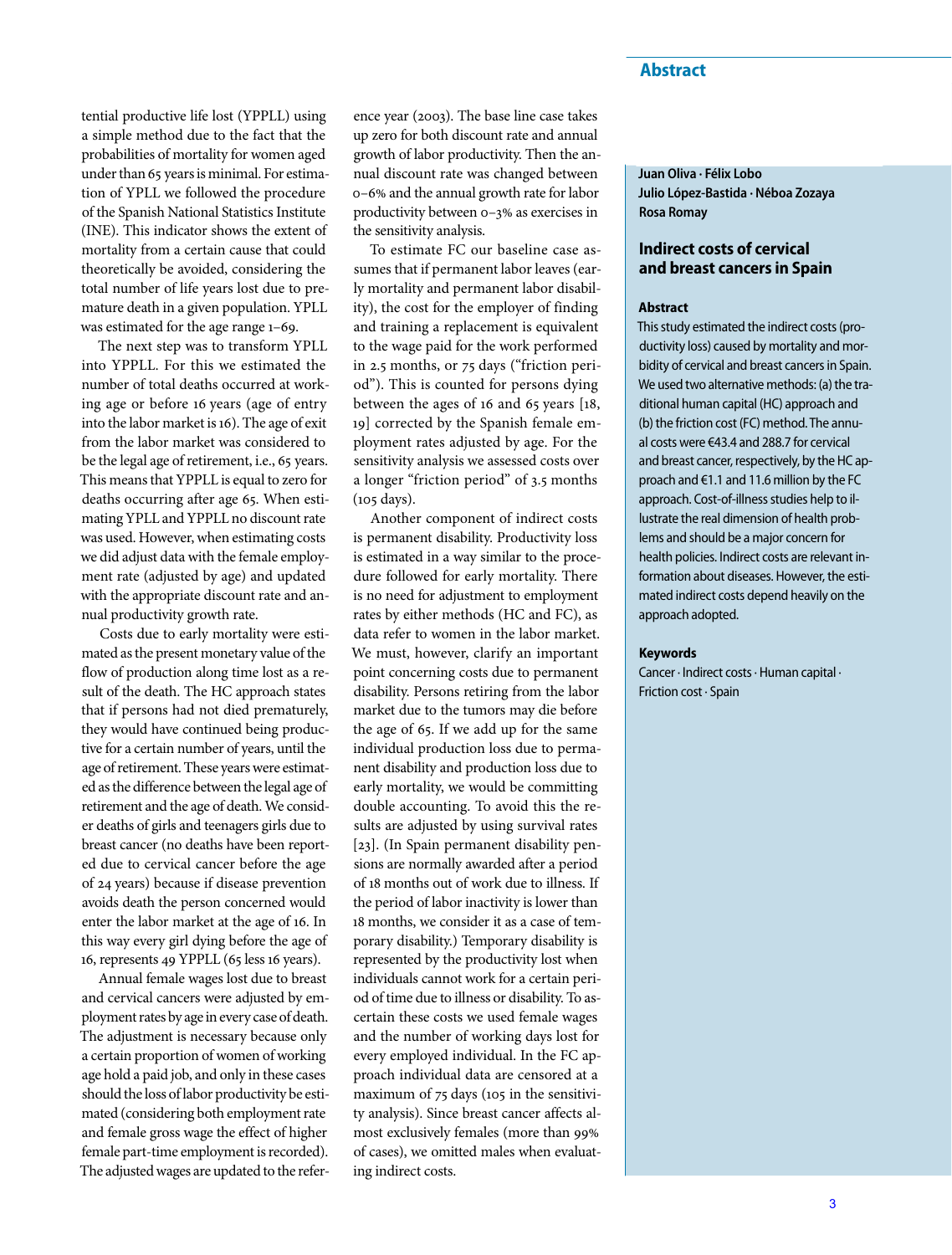#### **Ta ble 4**

### Indirect costs (euros) of breast and cervical cancers for the year 2003 (from **our own data)**

|                   | Premature<br>mortality | Permanent<br>disability | <b>Temporary</b><br>disability | <b>Total</b> |
|-------------------|------------------------|-------------------------|--------------------------------|--------------|
| <b>HC</b> method  |                        |                         |                                |              |
| . Breast cancer   | 113,055,606            | 159,295,201             | 16,381,077                     | 288,731,884  |
| . Cervical cancer | 21,701,097             | 20,565,112              | 1,161,016                      | 43,427,225   |
| <b>FC</b> method  |                        |                         |                                |              |
| · Breast cancer   | 2,287,455              | 5,452,925               | 3,880,586                      | 11,620,966   |
| . Cervical cancer | 393,161                | 310,801                 | 432,068                        | 1,136,030    |
| FC vs. HC         |                        |                         |                                |              |
| · Breast cancer   | 2%                     | 3.4%                    | 23.7%                          | 4%           |
| . Cervical cancer | 1.8%                   | 1.5%                    | 37.2%                          | 2.6%         |

**Ta ble 5**

**Sensitivity analysis of indirect costs (euros) of breast and cervical cancers** estimated by the human capital approach for the year 2003 using different annual growth rates for labor productivity and annual discount rates **(from our own data)**

|                   | Annual discount rate |             |             |  |
|-------------------|----------------------|-------------|-------------|--|
|                   | $0\%$                | 3%          | 6%          |  |
| 0% growth         |                      |             |             |  |
| · Breast cancer   | 288,731,884          | 256,757,516 | 229,354,607 |  |
| · Cervcal cancer  | 43,427,225           | 35,020,197  | 29,309,194  |  |
| 1% growth         |                      |             |             |  |
| · Breast cancer   | 308,509,276          | 267,995,863 | 238,104,452 |  |
| . Cervical cancer | 47.085.823           | 37,503,121  | 31.078.560  |  |
| 2% growth         |                      |             |             |  |
| · Breast cancer   | 325,002,957          | 280,206,139 | 247,521,069 |  |
| . Cervical cancer | 51,250,152           | 40,289,566  | 33,039,895  |  |
|                   |                      |             |             |  |

#### **Ta ble 6**

## **Sensitivity analysis of indirect costs (euros) of breast and cervical cancers** by the friction cost approach for the year 2003 and FC vs. HC results **(1–3% sce nario)**

| <b>Type of tumor</b>       | Premature<br>mortality | Permanent<br>disability | <b>Temporary</b><br>disability | <b>Total</b>    |
|----------------------------|------------------------|-------------------------|--------------------------------|-----------------|
| FC (2.5 months)            |                        |                         |                                |                 |
| . Breast cancer            | 2,287,455              | 5,452,925               | 3,880,586                      | 11,620,966      |
| . Cervical cancer          | 393,161                | 310,801                 | 432,068                        | 1,136,030       |
| FC(3.5 months)             |                        |                         |                                |                 |
| · Breast                   | 3,202,437              | 7.634.095               | 5,166,305                      | 16,002,837      |
| . Cervical cancer          | 550,425                | 435,122                 | 531.624                        | 1,517,171       |
| FC (2.5-3.5 months) vs. HC |                        |                         |                                |                 |
| . Breast cancer            | $(2.3 - 3.2\%)$        | $(3.6 - 5.0\%)$         | $(23.7 - 31.5%)$               | $(4.3 - 5.9\%)$ |
| . Cervical cancer          | $(2.1 - 2.9\%)$        | $(1.8 - 2.5\%)$         | $(37.2 - 45.8\%)$              | $(3.0 - 4.0\%)$ |
|                            |                        |                         |                                |                 |

## **Re sults**

Breast cancer today affects a higher number of women and at a more advanced age

than cervical cancer. **Q Table 1** shows that most deaths caused by both cancers (62%) occurred after retirement age. YPLL due to breast cancer reached 38,025 and that

due to cervical cancer 6,382 (**D** Table 2). The YPPLL figure is 28,077 for breast cancer and 4,994 for cervical cancer (**O** Ta**ble 3**).

 $\Box$  **Table 4** shows indirect costs caused by breast and cervical cancers in Spain according to the two approaches. In the baseline case annual discount rate an annual growth of labor productivity are 0% (HC approach) and the "friction period" 2.5 months (FC approach). By the HC approach indirect costs associated with breast cancer reach  $\epsilon$ 288.7 million and those associated with cervical cancer  $\epsilon$ 43.4 million. By the FC approach the figures are €11.6 million and €1.1 million, respectively. In breast cancer the HC method gives permanent disability as the main cause of productivity loss, followed by early mortality. In cervical cancer indirect costs are similar for early mortality and per manent disability. This result can be explained by the higher survival rate of women suffering from breast cancer compared to cervical cancer. By the FC approach in cervical cancer indirect costs are similar in the three situations, temporary disability, permanent disability, and early mortality. Regarding breast cancer indirect costs caused by permanent disability are higher than the other two factors.

It is important to highlight the remarkable differences observed between the results obtained by the two perspectives. Indirect costs estimated by the FC approach are much lower than those estimated by the HC method. The difference depends on the cost item considered. The most important differences are found in costs caused by early mortality and permanent disability, where FC costs are in a range as low as 1.5-3.4% of HC costs. For temporary disability the costs by the FC approach range between 24% and 37% of indirect costs obtained by the HC approach.

The above results (**Q** Table 4) are based on the assumption that the discount rate and the growth of labor productivity are zero, not a realistic hypotheses. To be more realistic in the sensitivity analysis we estimated the loss of labor productivity (HC) for different rates (see **a Table 5**). The sensitivity analysis for the FC approach (**Q Table 6**) varies the friction period from 2.5 months  $(75 \text{ days})$  to 3.5 months (105 days). **Q Table 6** also shows how indirect costs change accordingly a more plausible scenario (1% annual growth